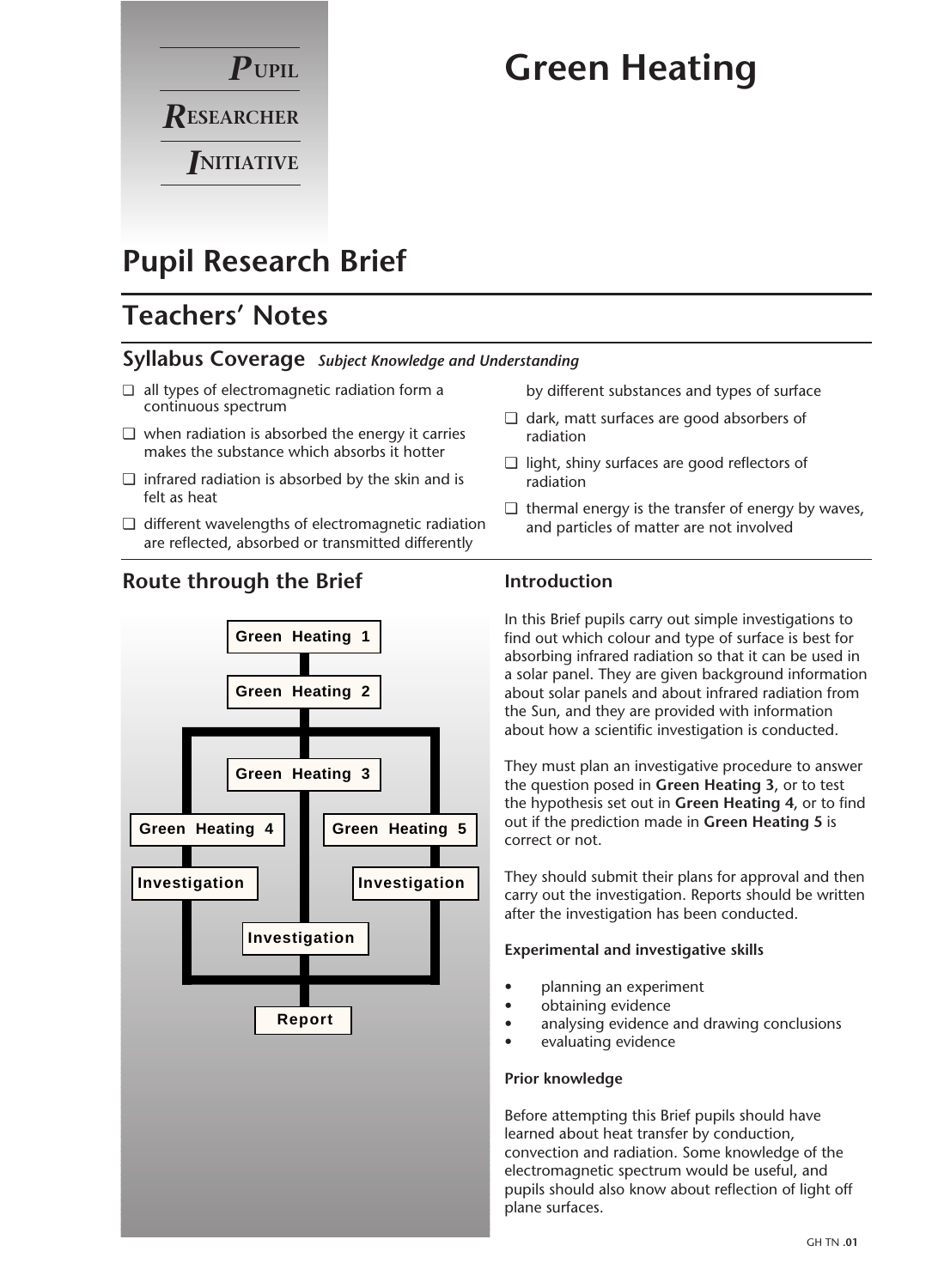## **Teachers' Notes continued**

#### **Pupil grouping**

Pupils could work in a number of groupings during this Brief. Suggestions are :

| Initial briefing                      | whole class; teacher introduces<br>topic and sets the context for<br>the activities                                      |
|---------------------------------------|--------------------------------------------------------------------------------------------------------------------------|
| Background paper -<br>Green Heating 1 | individuals or pairs                                                                                                     |
| Carrying out<br>investigation         | pairs or small groups                                                                                                    |
| Analysis of results-                  | pairs or small groups, or<br>individually if the work is to be<br>assessed                                               |
| Communication -                       | completion of written reports<br>(individual or small groups).<br>Small group presentation to<br>whole class (optional). |

#### **Timing**

This Brief is likely to take about 3 hours of classroom time. The planning of the investigations can be set as homework, as can the writing of the report.

#### **Activities**

The teacher should issue the pupils with the **Study Guide** which provides pupils with a summary of what they should produce as they work through the Brief. It can also act as a checklist so that they can monitor their own progress. Then hand out **Green Heating 1** to pupils. This gives information about how solar panels use infrared radiation from the Sun to heat up water. The Brief requires pupils to carry out an investigation concerned with the type of surface that absorbs infrared radiation best. The sheet **Green Heating 2** gives pupils information about the procedures scientists use in carrying out research work.

There are 3 sheets that can be used by pupils as the starting point for their investigation. **Green Heating 3** requires pupils to plan an experiment to answer the question "what colour surface is best at absorbing infrared radiation ?"

**Green Heating 4** sets out the hypothesis 'a solar panel with a matt black surface is better at heating water than a panel with a light shiny surface, since dark surfaces absorb more heat'. Pupils are required to plan an experiment to test this hypothesis.

**Green Heating 5** contains the prediction "if infrared radiation is a form of electromagnetic radiation like light, then surfaces that reflect light will reflect infrared radiation". Pupils have to design an experiment to test if the prediction is correct or not. In order to plan their experiments they can be issued with the **Investigation Flowchart** (see appendix to General Teachers' Notes). Pupils can use this flowchart to help them plan their investigations. It is intended that pupils use only one of the investigation sheets - answering the question, testing the hypothesis or confirming or refuting the prediction. It is up to the teacher to choose which sheet to use, or to use all three within the same class. Since pupils are asked to devise their own experiment, they may require guidance as to what is possible to do with the equipment available in a school laboratory. It may be useful to set out a bench with a range of materials and apparatus and ask pupils to select only from these the equipment they will use to carry out their investigations.

#### **Investigation details**

These will vary from class to class and it is not possible to be specific about the investigations that will be carried out. However, some ways of carrying out the investigations are suggested below.

The question posed in **Green Heating 3** could be answered very simply by wrapping paper of different colours round thermometer bulbs and placing them equidistant from a source of heat radiation - a 60 W light bulb, for example.

Pupils need to be warned not to allow the thermometers to go above  $100^{\circ}$ C, or else they may burst.

The hypothesis in **Green Heating 4** can be tested by wrapping matt black paper round one small beaker or test tube containing some water, and shiny white paper round another. These are placed equidistant from a source of heat radiation and the temperatures of the water in both beakers can be monitored at regular intervals.

The predictions in **Green Heating 5** can be tested with a similar experiment, as well as replacing the paper with aluminium foil.

*Using IT*. Pupils could use temperature sensors or infrared sensors to monitor changes in temperature.